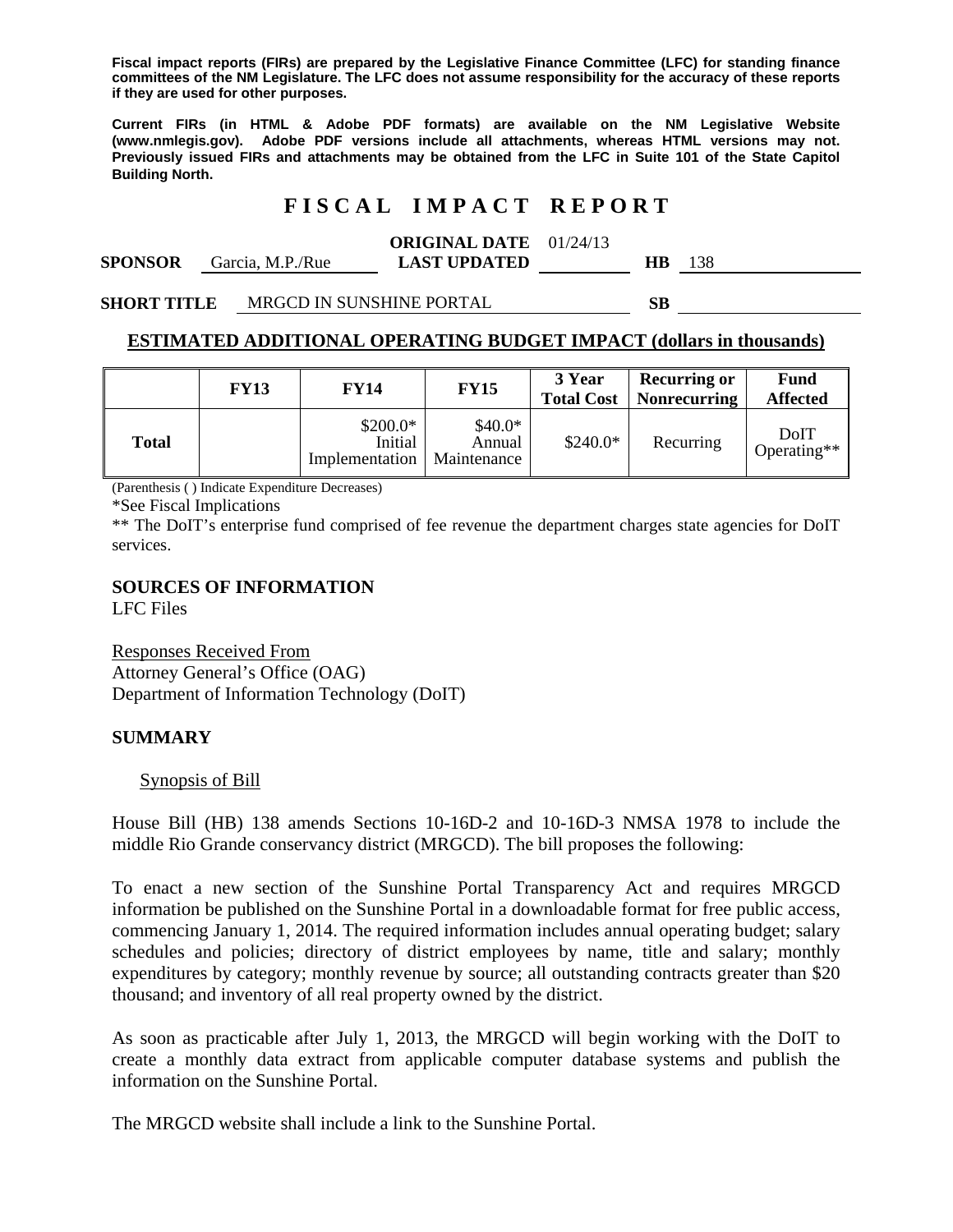# **FISCAL IMPLICATIONS**

If the MRGCD cannot meet data requirements (with the assumption that the MRGCD can meet all quality assurance requirements) and the DoIT must lead the technical aspects of the project to develop and support the new requirements for the MRGCD, then there can be significant fiscal implications in terms of contracts, staff resources and administrative areas for the DoIT. Costs are estimated.

If the MRGCD can provide all data to meet basic monthly requirements to the DoIT in an established format (with the assumption that the MRGCD can meet all quality assurance requirements) then the DoIT can implement the mandates of the bill with minimal fiscal impact.

The DoIT notes that, by comparison, when DoIT was required to make similar enhancements regarding local public education provider data in FY11 and FY12, upfront costs were approximately \$145 thousand and recurring costs are about \$16 thousand.

## **SIGNIFICANT ISSUES**

The DoIT also noted that:

•HB138 requires MRGCD to begin working to work with DoIT as soon as practicable after July 1, 2013, but the scope or extent of assistance expected from DoIT is unclear. The bill does not provide sufficient information to distinctly enumerate DoIT responsibilities from that of MRGCD to create the monthly extracts to be published on the Sunshine Portal.

•The DoIT will likely be required to negotiate, manage, and maintain contracts associated with the Sunshine Portal to meet new requirements for the MRGCD information. In addition to onetime costs for the development of new requirements, there will be necessary modifications to accommodate the new functions for on-going costs.

•The information and capabilities that would be required by the Sunshine Portal for NMGCD is disparate of the information and capabilities required of other institutions that are currently required to post. The more entities with different requirements increase the resources necessary to manage the Sunshine Portal.

•HB138 does not contain appropriation for DoIT.

## **PERFORMANCE IMPLICATIONS**

DoIT has reallocated staff resources to perform necessary function of the Sunshine Portal. If this bill is enacted additional resources will need to be allocated in case of scenario 2, discussed above.

# **ADMINISTRATIVE IMPLICATIONS**

Administrative implications associated with this bill perspective to the DoIT include establishing business process criteria with MRGCD. Key personnel and staff will need to be identified and assigned by all respective parties for initial development and ongoing maintenance of the new functionality in the Sunshine Portal.